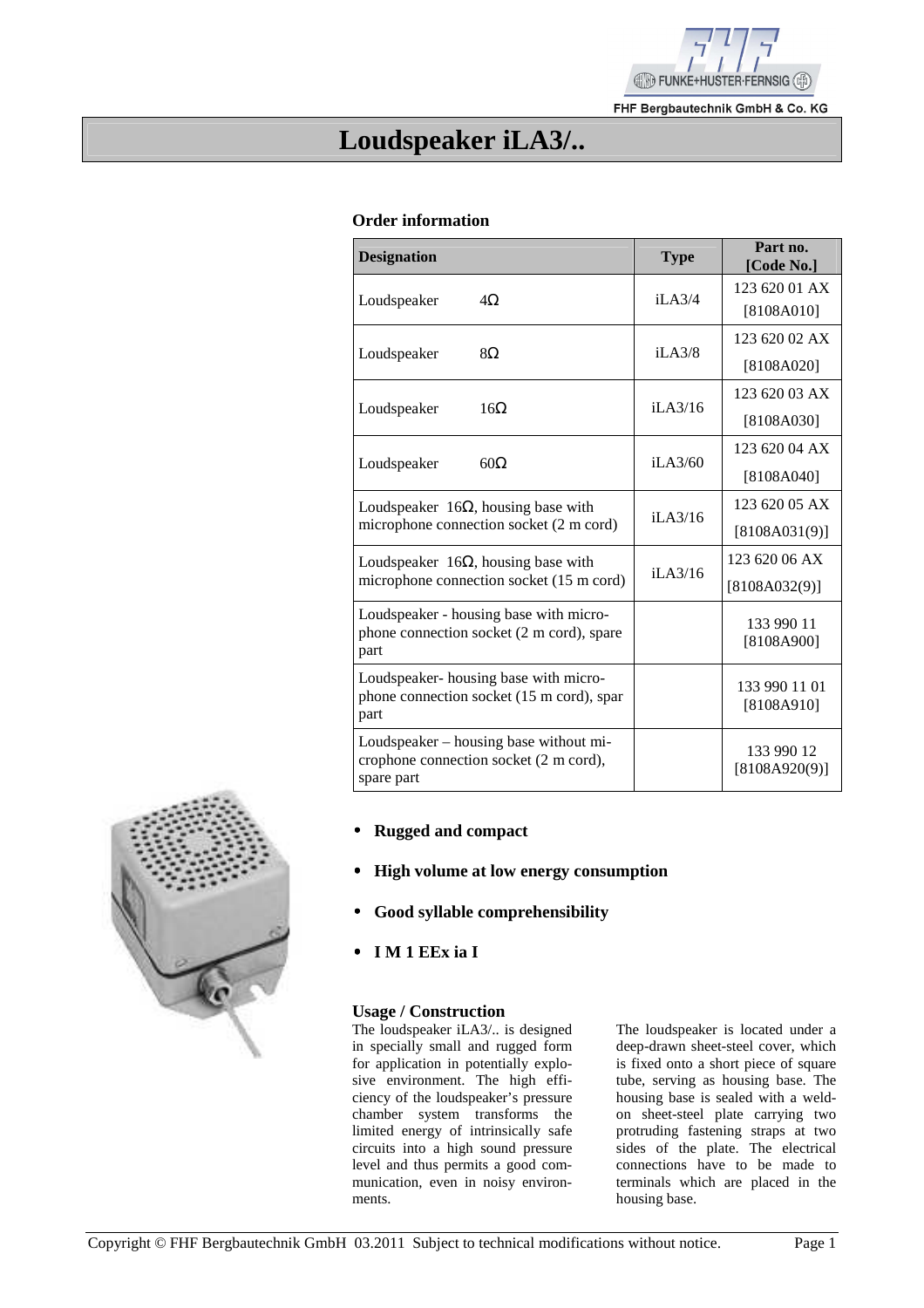#### **Dimensional drawing iLA3/..**



#### **Addendum: Loudspeaker ilA3/.., housing base with microphone connection socket**

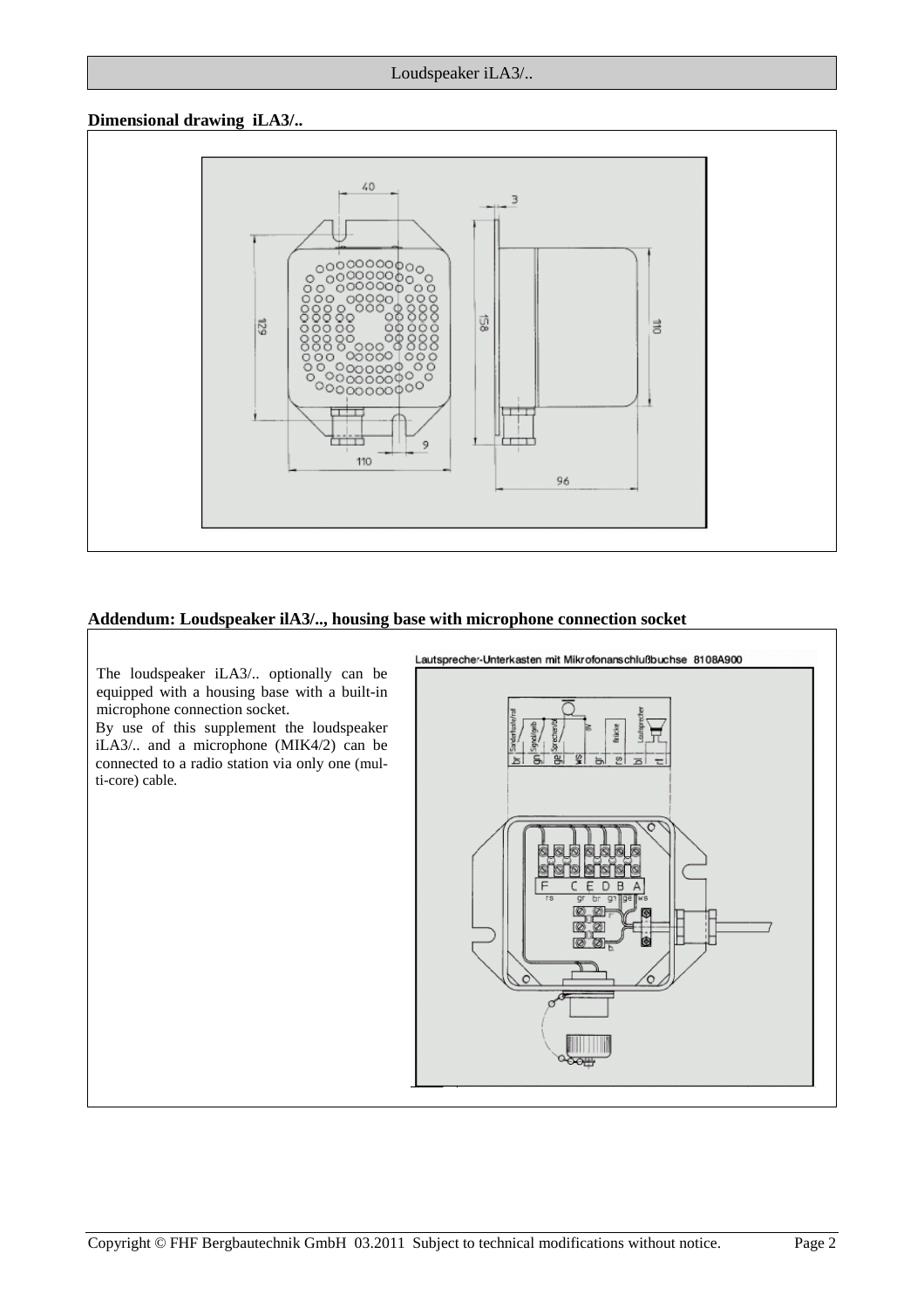#### **Dimensional drawing iLA3/.. and loudspeaker housing base with microphone connection socket 8108A900**



#### **Assembly**

The loudspeaker is operational in any position. But it should be considered, that the greatest acoustical efficiency is reached only in the direction of the loudspeaker's output. Care should be taken on a vibration safe attachment of the loudspeaker. The mounting has to be made with 2 screws up to  $\varnothing$  8 mm. Fastening elements and mounting place must be able to bear the device's weight of approx. 2,3 kg.

#### **Installation**

The device may be connected only by a trained specialist. The details in the 'Technical Data' section must be observed. To connect the cable the loudspeaker's housing top must be separated from the housing base. The cable must be led into the housing base through the cable gland, sealed, secured and its conductors should be connected to the screw terminals of the base housing carefully. Subsequently the loudspeaker's housing top must be fixed to the housing base again.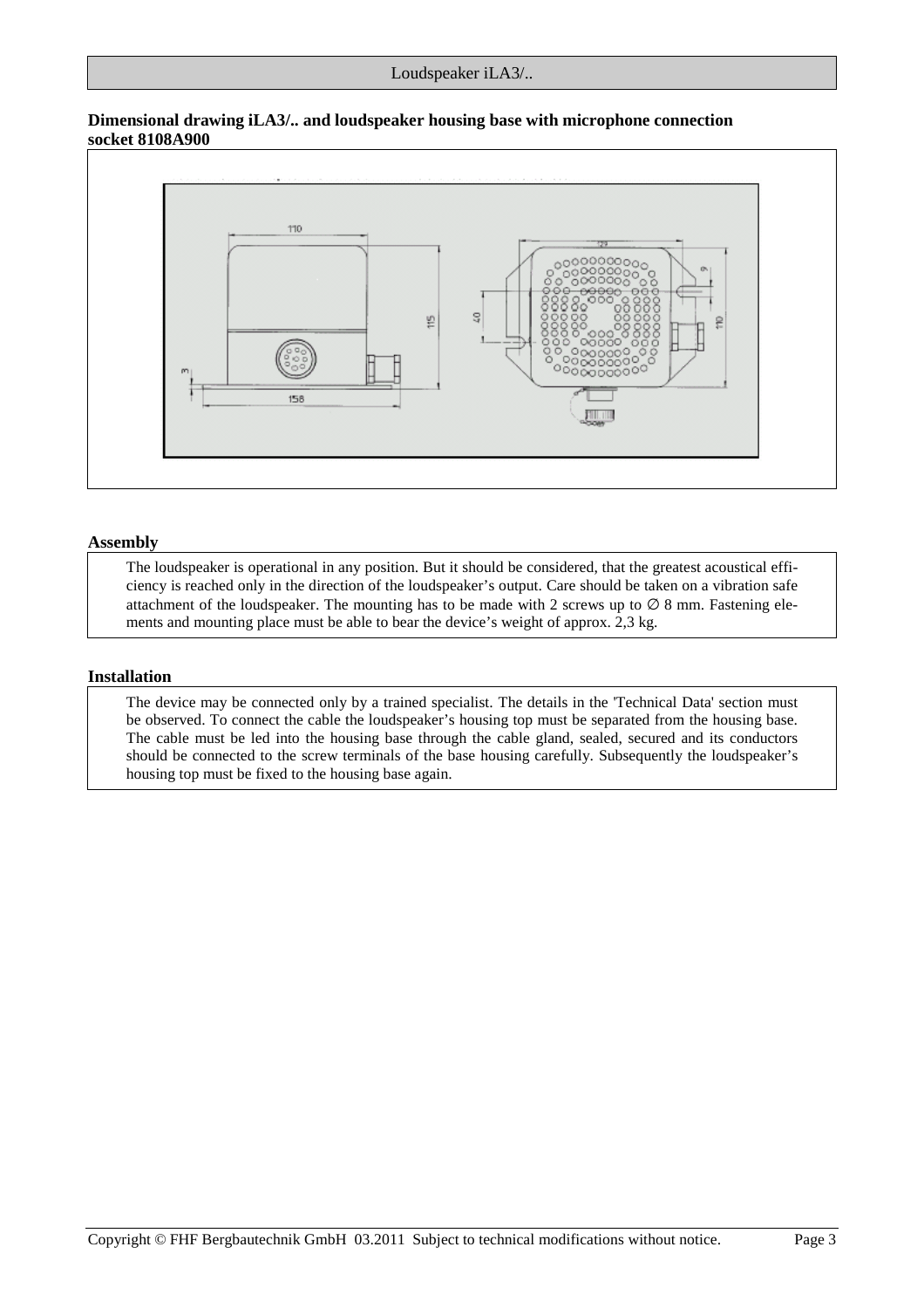## **Technical Data**

| Designation                                    | Loudspeaker                                          |
|------------------------------------------------|------------------------------------------------------|
| <b>Type</b>                                    | iLA3/                                                |
|                                                | dynamic pressure chamber system                      |
| Permanent load                                 | max. 20W                                             |
| Impedance                                      | dep. on variant<br>$4\Omega$                         |
|                                                |                                                      |
|                                                | $8\Omega$                                            |
|                                                | $16 \Omega$                                          |
|                                                | $60\,\Omega$                                         |
| Frequency range                                | 300 Hz bis 10 kHz                                    |
| <b>Electrical Characteristics / Parameters</b> |                                                      |
| Loudspeaker Circuit                            |                                                      |
| Max. input voltage U <sub>i</sub>              | 30 V                                                 |
| Max. input current I <sub>i</sub>              | must be considered separately                        |
| Max. input power P <sub>i</sub>                | 20 W                                                 |
| Max. inner inductivity $L_i$                   | must be considered separately                        |
| Max. inner capacity $C_i$                      | negligible                                           |
|                                                |                                                      |
| LF Circuit(tone frequency circuit, LF plug)    |                                                      |
| Max. input voltage U <sub>i</sub>              | 30 V                                                 |
| Max. input current I <sub>i</sub>              | 0.1A                                                 |
| Max. input power $P_i$                         | 2W                                                   |
| Max. inner inductivity L <sub>i</sub>          | negligible                                           |
| Max. inner capacity $C_i$                      | negligible                                           |
| Sound pressure level                           | approx. 105 dB (A) in 1m distance $/ 1 W$            |
| Operation mode                                 | continuous                                           |
| Operation position                             | any, preferably vertical assembly                    |
| Operation conditions                           | preferably in hazardous firedamp areas (coal mining) |
| Housing                                        | Sheet-steel, Colour: blue                            |
| Housing protection                             | IP54 acc. to IEC 529                                 |
| Cable gland                                    | 1 x for cable diameters of $8 - 12$ mm               |
| Temperature range                              |                                                      |
| - Operation                                    | $-20$ to $+55^{\circ}$ C                             |
| - Storage and shipping                         | $-25$ to $+70^{\circ}$ C                             |
|                                                |                                                      |
|                                                |                                                      |
| Testing and Certification                      |                                                      |
| - Explosion protection category / mode         | IM <sub>1</sub> EEx ia I                             |
| - Certification No.                            | DMT 02 ATEX E 145                                    |
| Dimensions:                                    | see dimensional drawing                              |
| Weight:                                        | approx. 2.3 kg                                       |
|                                                |                                                      |
| <b>Identification / Type label</b>             |                                                      |
| The loudspeaker iLA3/ is labeled as follows:   |                                                      |
| Company                                        | FHF Bergbautechnik                                   |
|                                                | D-42551 Velbert Germany                              |
| Type                                           | $iLA3/$                                              |
|                                                | $\langle \xi_{\mathbf{x}} \rangle$ I M 1 EEx ia I    |
|                                                | DMT 02 ATEX E 145                                    |
|                                                | $C \epsilon$ 0158                                    |
|                                                | F. Nr., Testing (short sign, month/year)             |
|                                                | $-20^{\circ}C \leq T_a \leq +55^{\circ}C$            |
|                                                |                                                      |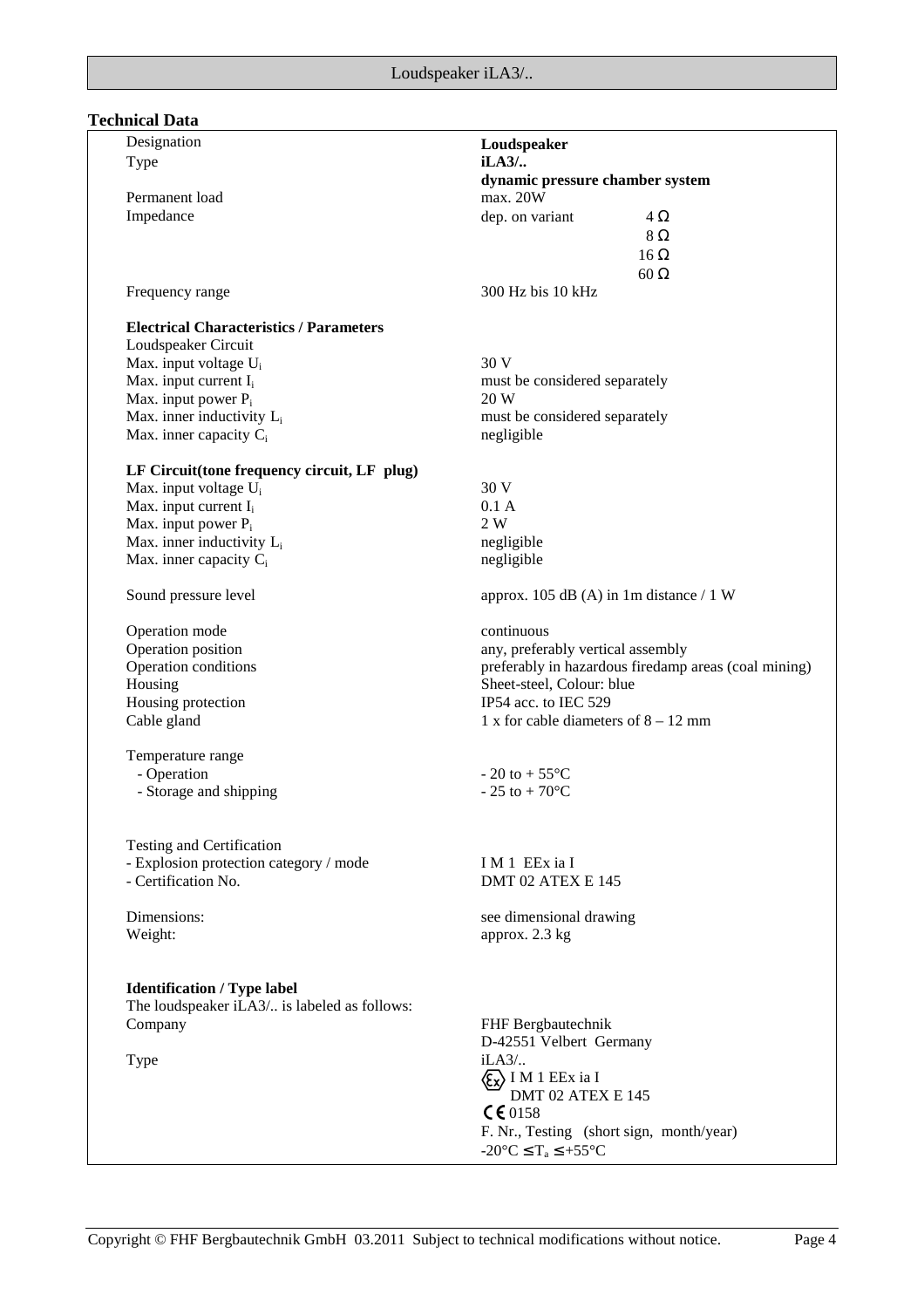#### **User information, Warn and Safety Notes**

This is a explosion-proof equipment for operation in hazardous atmospheres. It belongs to safety-class I M1. The following warn and safety notes must be observed particularly:

Any interconnection with other electric equipment must be certified separately.

If the device is powered in a intrinsically safe application by an external power supply of category I M 2 safety class EEx ib I, the operator has to ensure that these power circuits will be switched off if a hazardous atmosphere (increased firedamp level) will appear, the terminals have to be deenergized in this case.

The device must be connected and installed in accordance with the prescribed installation instructions by a trained specialist, taking the specified protection class into account.

This device must be connected and operated only with the specified voltage. Possible polarity signs must be observed.

Make sure that the housing is not damaged. Devices with a damaged housing may not be operated and must be disconnected immediately.

For operation of the device in commercial facilities the local accident prevention regulations for electrical plants and operating supplies have to be observed.

Unfavorable ambient conditions may damage the device and may possibly result into danger for the users life. Unfavorable ambient conditions could be:

- Air humidity too high (>75% rel., condensing)

- Moisture, dust (observe type of protection)

- inflammable gases, vapors, solvents, not covered by the protection class

- Ambient temperature too high  $(> +55^{\circ}C)$ 

- Ambient temperature too low (< -20°C)

The ambient temperature for the device may not fall outside the specified range for operation (-20°C to +55 $^{\circ}$ C), storage and shipping (-25 $^{\circ}$ C to +70 $^{\circ}$ C).

Only the cable glands specified by the manufacturer may be used.

Defective parts may be replaced only by original spare parts.

Mounting and applying of additional parts is forbidden.

Corrective maintenance may be executed only by the manufacturer or by a person appointed by the manufacturer concluded with a renewed routine test of the equipment.

The preferred mounting direction is vertical, cable gland down. At the assembly, it must be ensured that the device can not be misused as step und damaged through this. If necessary the equipment has to be protected against falling down objects or moisture by additional means.

Defective connection cables on the devices must be exchanged.

On shipping and storage and if unused, the devices and components must be protected against damage and dirt.

This device has a high output volume. To avoid hearing damages keep distance to the speaker horn.

Devices operated outside of certified intrinsically safe systems, especially powered by not intrinsically safe power supplies, may not be used in hazardous areas because of possible previous damages.

The explosion protection is not guaranteed at nonobservance of the above mentioned points.

FHF Bergbautechnik GmbH & Co. KG Eintrachtstr. 95 D-42551 Velbert



Tel: 0049 (0) 2051 270 – 0 Fax: 0049 (0) 2051 270-366 Mail: info@fhf-bt.de URL :www.fhf-bt.de